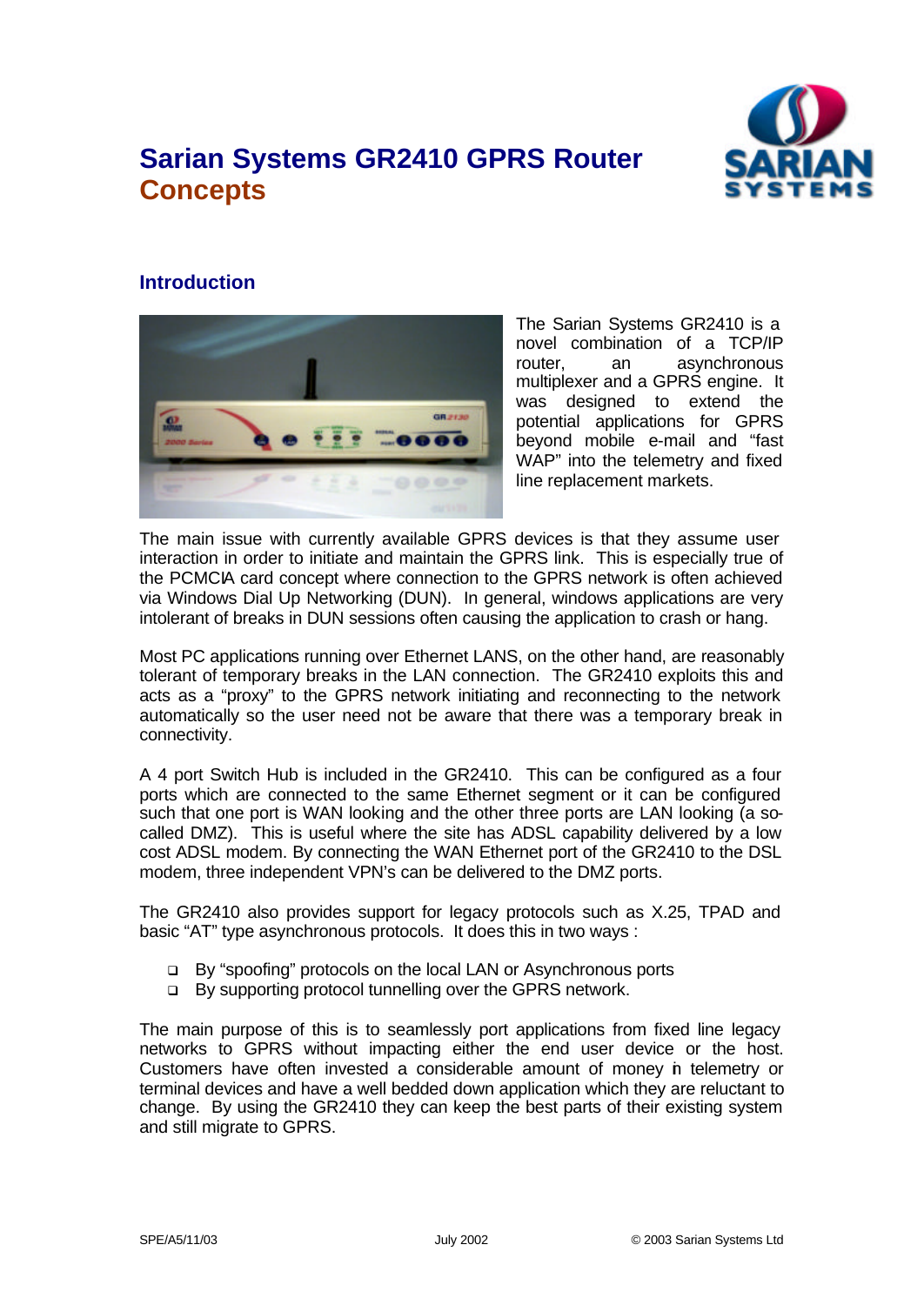# **Example 1 – ATM Network**

An example is the use of the GR2410 to carry transaction data from ATMs (Automated Teller Machines) – see the diagram below.

These machines often use X.25 as the communication protocol with the bank. Normally this would be a problem for GPRS and the network only carries TCP/IP data, but by using tunnelling capability of the GR2410, it becomes possible to carry X.25 data over a tunnelled GPRS link.



Neither the bank or the ATM itself is aware that the link is being performed over GPRS enabling the implementation to be fast and painless.

### **Example 2 – Telemetry**



Another application for the GR2410 is telemetry or M2M (Machine to Machine) Communication as it is often described.

Traditionally, remote communications via GSM has been achieved either via SMS or Circuit Switched Data (CSD), both these approaches can be made to work, but have significant drawbacks in terms of cost and speed.

For example, a telemetry device sending a 160 byte data packet every hour to a host via SMS could result in an annual cost of £1,026\* . On current tariffs, this would cost less than £120 using GPRS even assuming a 100% network overhead due to TCP/IP traffic.

l

<sup>\*</sup> SMS – (24hrs x 1 message x 10p per message x 365 days) plus £150 per annum network charge = £ 1,026

GPRS – (24hrs x 320 bytes x 365 days) = 2.8Mb, this is easily covered by a 1Mb/Month tariff  $\Phi$  £10 per month =  $£120 / Year$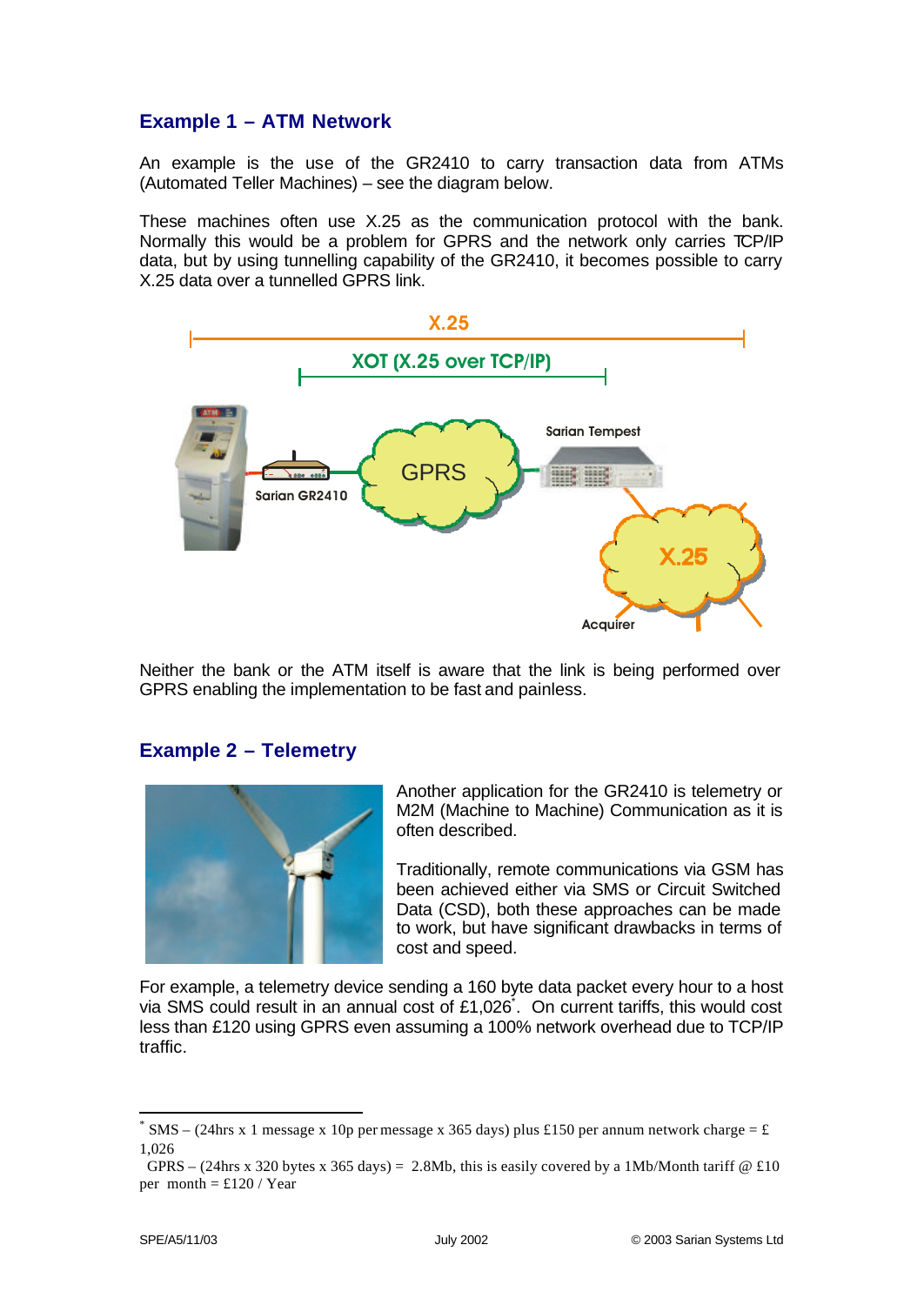The GR2410 gives the telemetry operator the ability to obtain near real time data from remote outstations without the latency involved in SMS or the dial up delays associated with GSM CSD.

Current examples of Sarian GPRS devices performing telemetry applications are earthquake monitoring in Italy, weather stations in Finland, wind farm monitoring in Holland and real-time train engine monitoring in the UK.

### **Example 3 – Remote Viewing**



There are many applications where a remote IP based video camera can be invaluable for security, safety or lone worker monitoring. However some of these applications demand that the camera is located in situations where it is difficult or impossible to obtain fixed ISDN or PSTN lines.

GPRS can provide a viable alternative to fixed lines, but one potential problem is its relatively limited bandwidth for uploading

files. The GR2410 overcomes this problem by acting as an "FTP Relay Agent".

When the IP camera is triggered by movement sensing or some other mechanism, it can upload picture files the GR2410's file store over the 100Mb/s Ethernet link. Once safely there, they are retained even in the event of the camera being physically damaged or removed. The files are then silently transferred over GPRS to a remote web server and an e-mail can be sent to anywhere in the world to advise that an event has occurred and that the website should be checked.

Whilst there are some other solutions which can provide video to website file uploading, they usually involve PC's or complex LAN solutions. The GR2410 provides a completely plug and play environment requiring only itself and the camera.

#### **Example 4 – "Parachute Teams"**



Certain industries (construction, exploration , accountancy) often have teams of people who are expected to deploy themselves at a minutes notice at a remote location.

In many cases they are not able to take technically qualified IT staff with them, but still need to be able to sit down and connect immediately to a company intranet or the internet for e-mail or access to corporate servers.

The GR2410 enables this class of worker to connect his laptop or other device to a remote LAN with the same ease with which he plugs into the office LAN. The company VPN

can also be extended right out to his location without the need to maintain special VPN clients on his laptop computer enabling secure communications without the hassle.